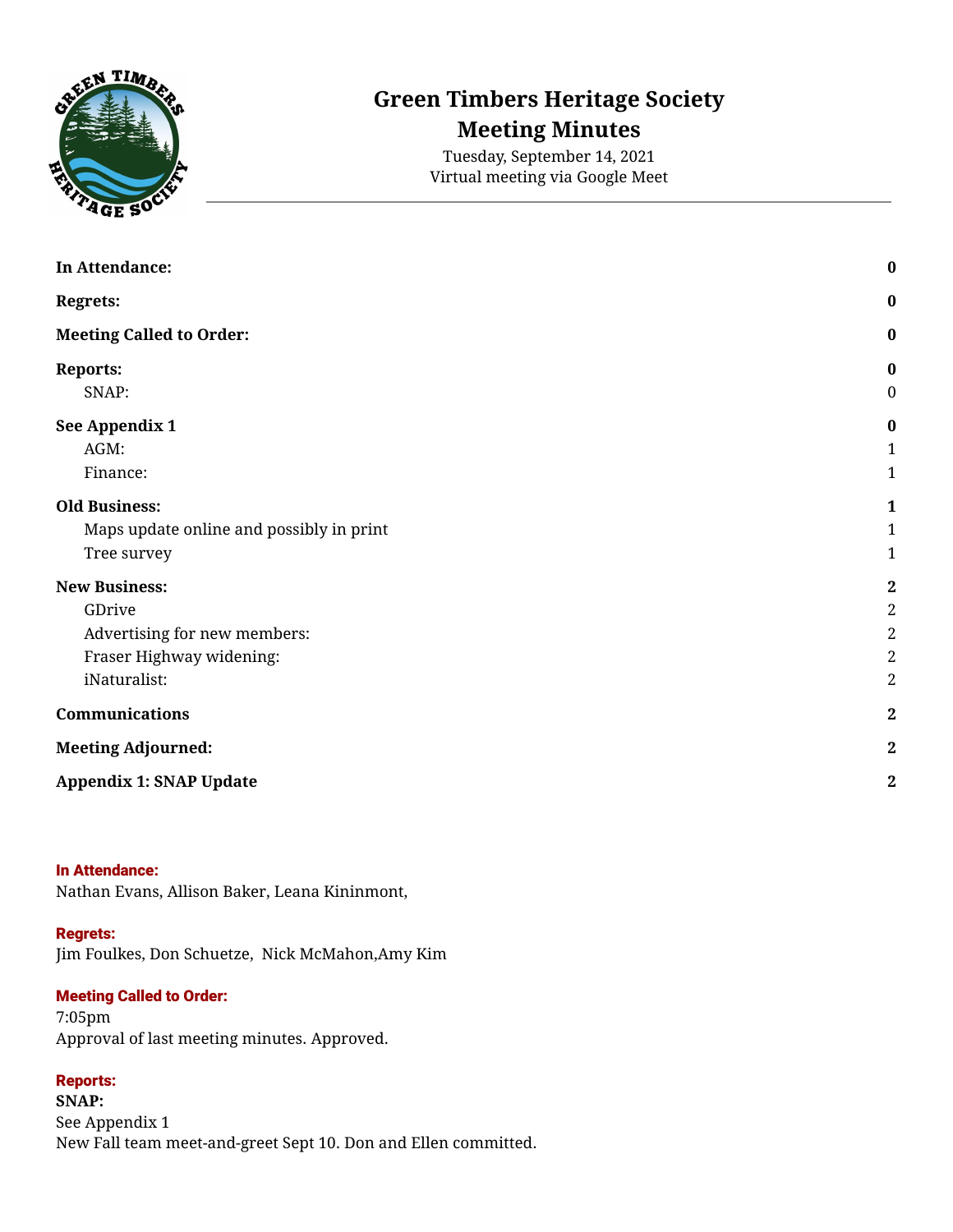To do: share SNAP videos via Youtube channel Green Timbers - [YouTube](https://www.youtube.com/channel/UCsJ8NrN5--YHuerWx8MFlsQ)

To do: get day off (ha ha hasn't happened yet!)

## <span id="page-1-0"></span>**AGM:**

Restaurant idea again at Ricky's. Probably not going to happen in-person at this time, maybe wait and see how covid status turns out.

Will need to have an AGM before calendar year end to comply with BC Charity Society requirements.

### <span id="page-1-1"></span>**Finance:**

SNAP: copy of latest budget obtained for updating the bookkeeping.

#### <span id="page-1-2"></span>Old Business:

### <span id="page-1-3"></span>**Maps update online and possibly in print**

- City of Surrey has released an app called "WalkIt" <https://www.surrey.ca/parks-recreation/surrey-walks/walkit-web-map>
- Don added some google maps onto GT home page and maps page
- Allison going to get estimates to outsource implementation of her vision.
- -

### <span id="page-1-4"></span>**Tree survey**

-- Tree north of 100th (near101 ave and 148 street) is deemed high risk by parks department due to a dead co-dominant top ; Parks will cut off the bifurcated leader above the attachment to convert it into a wildlife stem. -- Robin, re: Fraser Highway clearing: inventory and plans

- We have requested and received the tree inventory and tree clearing plan prepared by an outside private arboricultural consultant for the City of Surrey. The plan identifies clearing limits and restrictions/protection areas as well as trees identified for removal and protection in close proximity to the new road edge.
- Nick had hoped to review these documents in the design phase of development, in order to provide comments for consideration.
- Tree removal along Fraser Hwy has already commenced and the current clearing status is not known.

From coordination with Robin Landucci at the City of Surrey, there will be additional trees exposed in the new clearing edge which may require treatment (i.e., pruning, removal, conversion to wildlife stem), for risk mitigation. These will be identified by a Parks department arborist supervising the work while it progresses. Tree protection barrier setbacks for the protection of individual trees will be determined by the parks department arborist and implemented in the field.

To Do: Follow up with Robin Landucci to obtain a running total of tree removals within the park and confirm replacement trees will be planted within GTUF?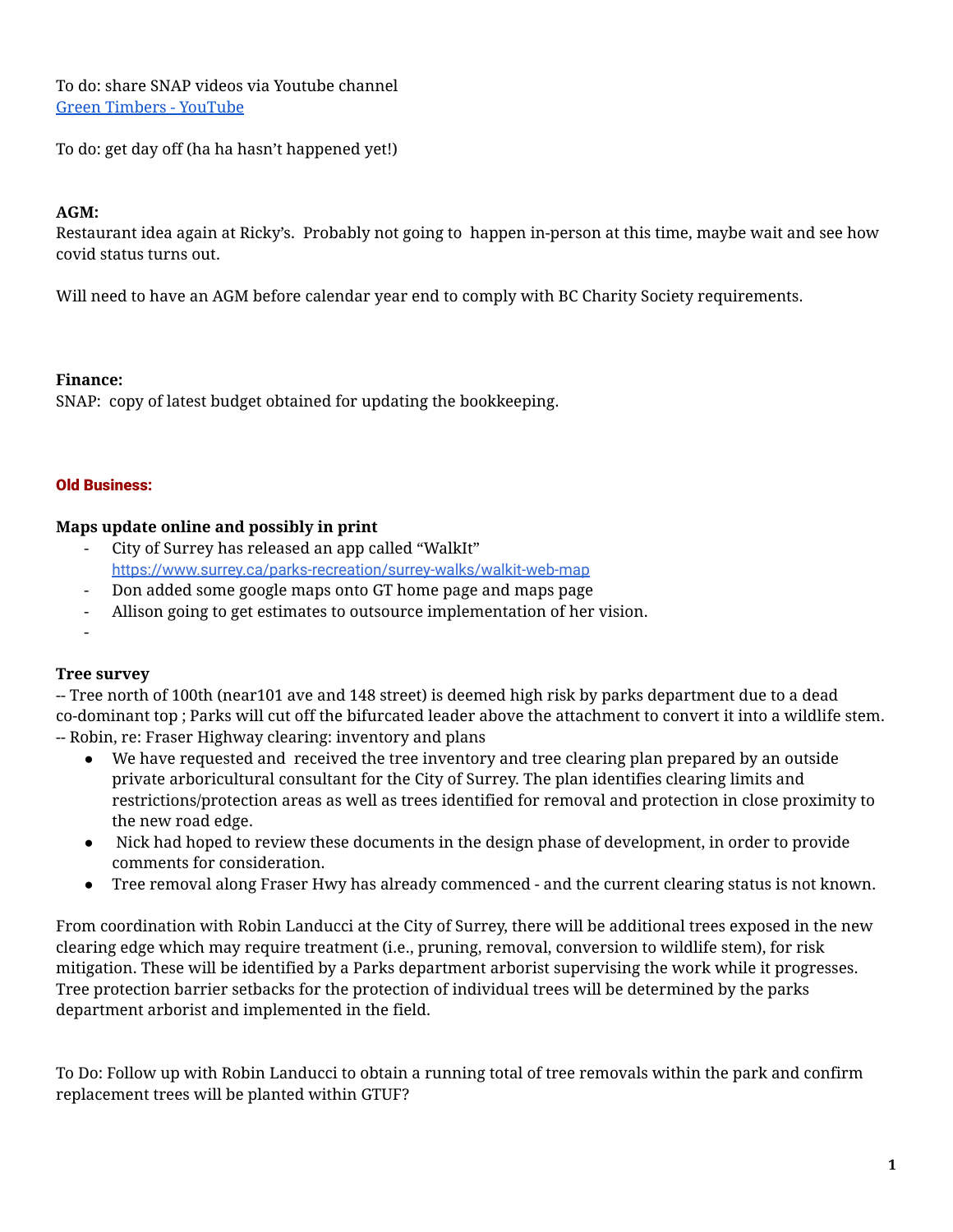To Do: Ask Robin if there are any tree protection drawings showing measures to protect park trees during construction.

Allison to follow up with Robin re: get copies of latest park/forest drawings provided to the Surrey Fire Dept so we can see what it is the Fire Dept sees.

## <span id="page-2-0"></span>New Business:

<span id="page-2-1"></span>**GDrive** Seems to be pretty good; syncs online

## <span id="page-2-2"></span>**Advertising for new members:**

FSA postcards Google Ads and FB adverting. Need a working meeting to talk about these things, maybe Sat Aug 28 at GT outside, maybe morning?

## <span id="page-2-3"></span>**Fraser Highway widening:**

Started, highway closed until October. Really something to see, just dirt.

### <span id="page-2-4"></span>**iNaturalist:**

create program for GT.

### <span id="page-2-5"></span>**Communications**

<span id="page-2-6"></span>Meeting Adjourned: 7:44 pm Next meeting Oct 12 @ 6:30pm

## <span id="page-2-7"></span>Appendix 1: SNAP Update

## **GTHS – SNAP Monthly Update**

September 1<sup>st</sup>, 2021

Amy Kim, Program Coordinator

## **Past Month:**

- · It is the last month of the summer team's term. Last day of work is August 27, 2021.
- The fall term goes from September  $7<sup>th</sup>$  to December 3<sup>rd</sup>, 2021.
- $\cdot$  The fall team's training week is September 7<sup>th</sup>-10<sup>th</sup>. I will be reaching out to directors to set up dates and times to do an overview of GTUF soon.